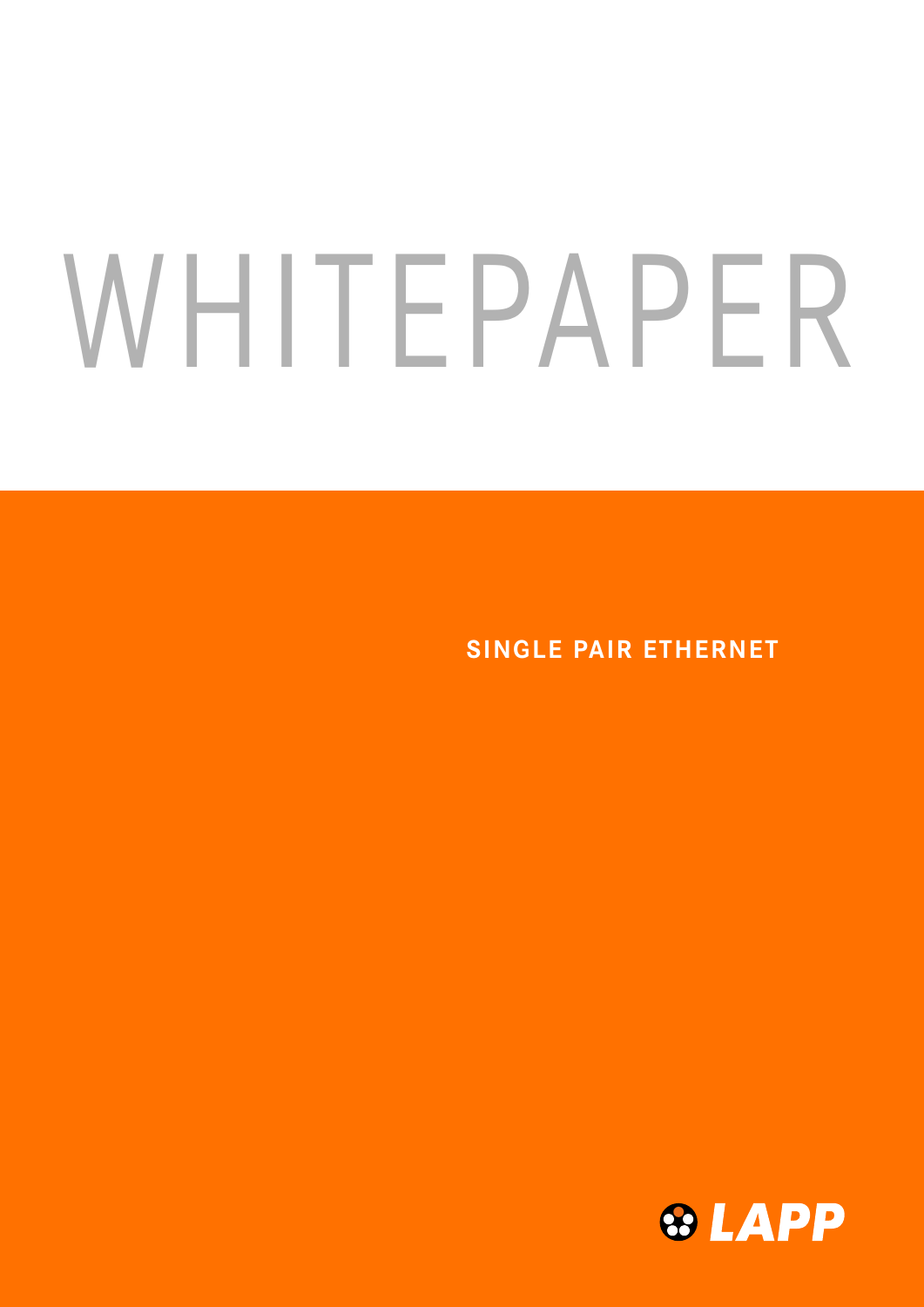# SINGLE PAIR ETHERNET



- 1. Single Pair Ethernet (SPE): The future of IIOT
- 2. History and motivation of SPE
- 3. Standardisation: a long way but not yet completed
- 4. The benefits of SPE
- 5. Typical applications for SPE
- 6. The SPE ecosystem
- 7. The role of LAPP
- 8. Fit for SPE?

# 1. SINGLE PAIR ETHERNET (SPE): THE FUTURE OF IIOT

Plants, machines, controls, actuators, sensors and even tools and workpieces: in the factory of the future, everything is connected to everything – including the Internet and the cloud – every physical object has a virtual image.

So far, though, the industrial Internet of Things has experienced a system discontinuity: while Ethernet has long been established as the communication standard at the control level of the automation pyramid, other standards dominate at the lower level, the field level. Fieldbus systems prevail where sensors and actuators are networked. Some components often still transmit information in analogue mode. But if the promises of Industry 4.0 become reality, seamless communication across all levels is essential – the field level cannot remain an island of technology. This requires new infrastructure at field level. It must meet several prerequisites: it must be compatible with the Ethernet networks above it. At the same time, it should be cost-effective and space-saving, as space is tight in many machines.

Industry has created a new standard for this: Single Pair Ethernet (SPE). SPE cables only have one twisted pair; Ethernet cables normally have two or even four pairs of wires. This enables SPE to square the circle: it is almost as powerful as Multi Pair Ethernet, but it allows much larger distances, is more compact and requires less installation effort. SPE makes the field level smart and ensures consistent, reliable global networking. Manufacturers and users agree that Single Pair Ethernet is the future of the Industrial Internet of Things (IIOT).

This has numerous advantages for users, but some aspects have to be taken into consideration now. Standardisation for SPE is well advanced and the first products are on the market. Hence, it is highly advisable for companies to involve SPE in their planning already. This whitepaper explains which aspects are important and what users need to pay attention to.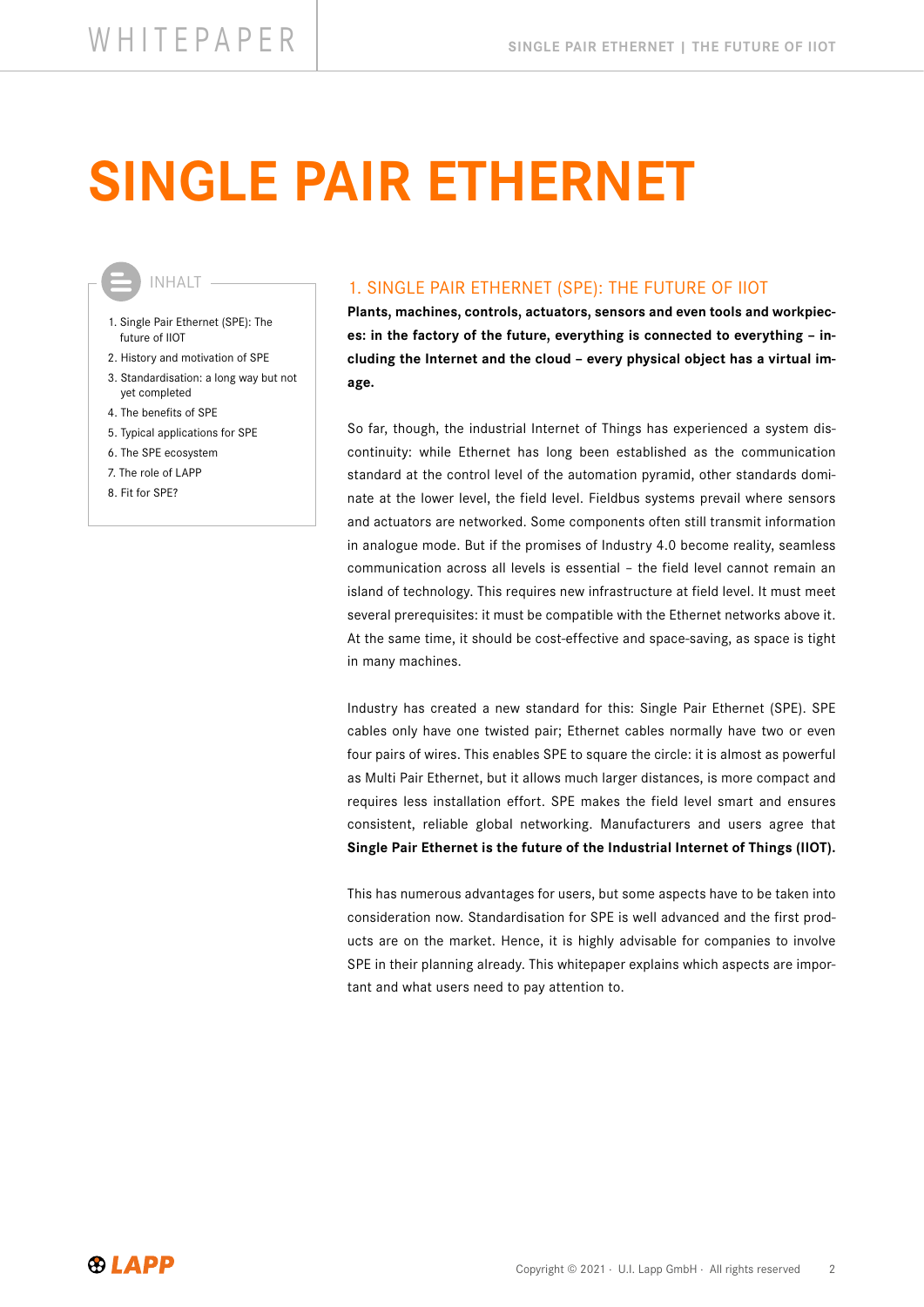# 2. HISTORY AND MOTIVATION OF SPE

The origins of Ethernet go back to the 1970s. It was originally developed for fast communication between office computers and data centres, efforts have been made for around 20 years to establish Ethernet in industrial production too. This has many advantages:

- IT data and real-time data are transferred via the same network
- Cascading of switches enables extensive network expansions
- Large amounts of data can be transferred at high speed
- All network participants have equal access to buses
- The number of participants is almost unlimited due to the wide address range
- Different transmission media can be combined (cable, wireless, fibre optic cable)

Industrial Ethernet has thus seen a very high growth rate in recent years, considerably higher than the growth rates of fieldbuses. Industrial Ethernet will be the dominant technology for networking in industry in a few years. However, this is not yet the case at the lower level, as fieldbus systems still dominate there – despite the many advantages of Industrial Ethernet. With Industry 4.0 and the smart factory, this system discontinuity can no longer be maintained. They require consistent networking of the three levels of the automation pyramid (some definitions also refer to five levels) using a uniform standard with the TCP/IP protocol.

Help is at hand, though, thanks to the automotive industry. Since 2015, they have been considering developing a space-saving successor to the CAN bus to transmit larger data volumes in the vehicle. Back then, the first standards were defined for cables that only used one core pair instead of the four pairs common to Ethernet. Later on, others were added for data rates of up to 1 Gbit/s, which is also suitable for semi-autonomous driving. Even faster standards of up to 10 Gbit/s for autonomous driving are planned.

**&LAPP**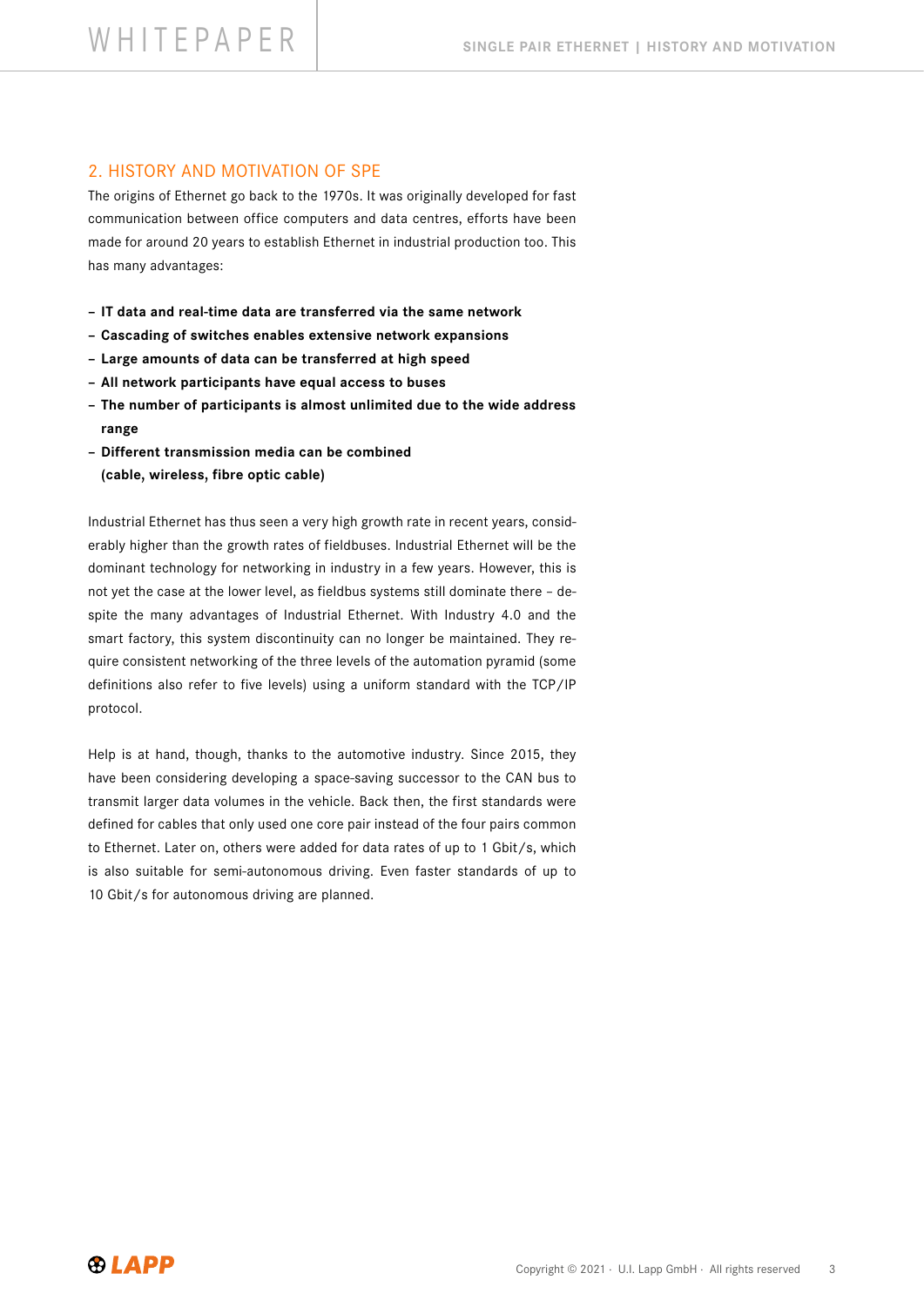# WHITEPAPER SINGLE PAIR ETHERNET I HISTORY AND MOTIVATION

The answer for both the automotive industry's requirements for fast data transmission in vehicles and the manufacturing industry's demand for seamless networking in factories is one and the same: Single Pair Ethernet, a transmission standard that can only be used with one core pair in a cable. SPE has numerous advantages:

- Networking with TCP/IP without system disruptions
- Every field participant can be addressed via IP
- Suitable for real-time critical applications thanks to TSN (Time-Sensitive Networking)
- Substitute for the proliferation of proprietary fieldbuses
- Large distances up to 1,000 meters
- This enables more flexibility in cabling and does not use gateways with SPE
- Power supply to terminal devices via the same cable via PoDL
- Sustainable thanks to the omission of batteries, compared to wireless technologies
- Less material and weight
- Flexible and space-saving, e.g. in drag chains
- Easier and error-free installation, saving assembly time
- Higher operational reliability than wireless technologies
- More economical

Since then, numerous electrical connection companies, such as cable and connector manufacturers, have joined forces in several partner networks to advance the technology. The members of the consortium expect SPE to replace the prevailing fieldbus systems today at sensor/actuator level in the coming years, thus becoming the basic infrastructure for intelligent sensors and actuators and the smart factory.



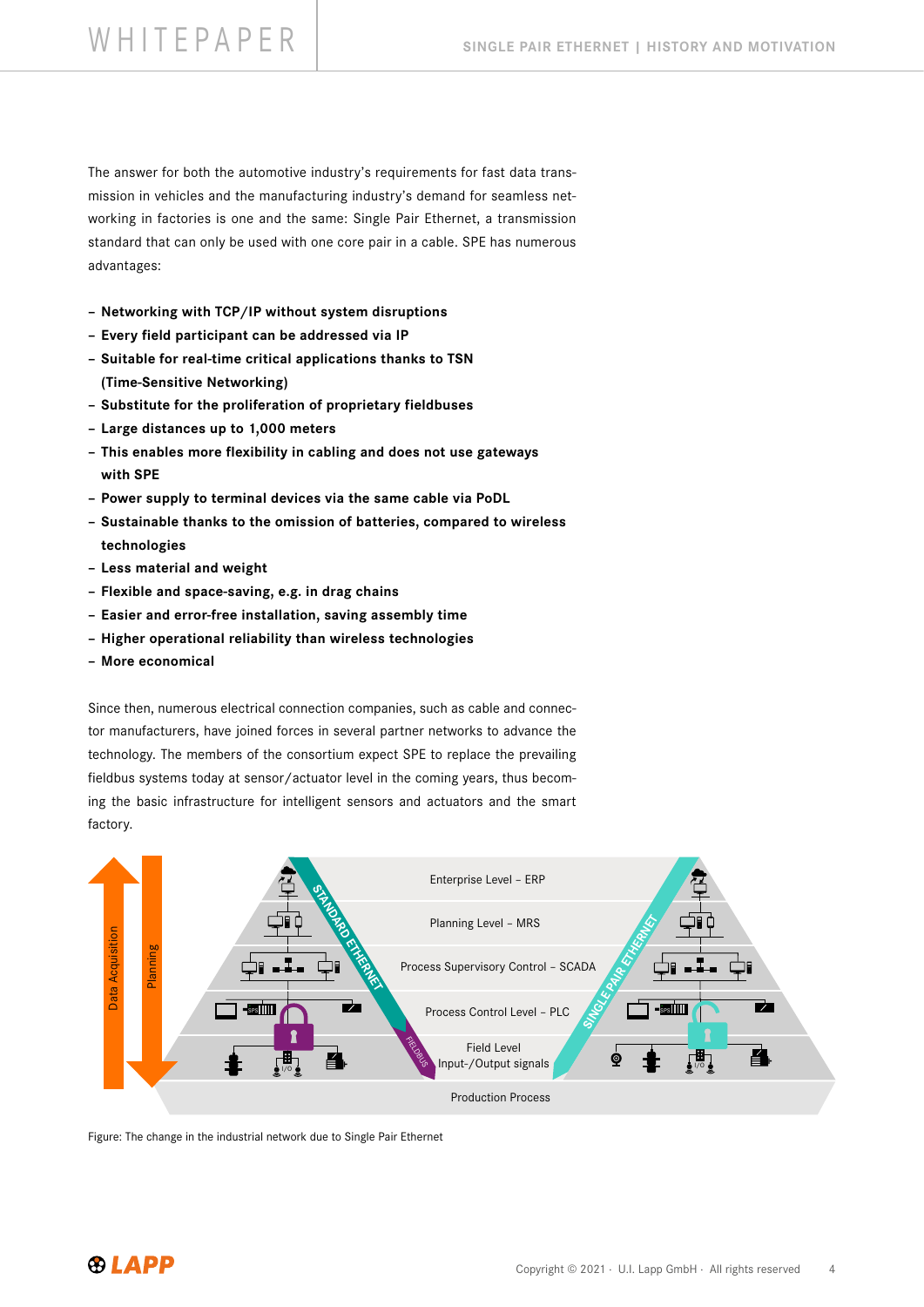# 3. STANDARDISATION: A LONG WAY BUT NOT YET COMPLETED

For a technology to establish itself widely on the market, standards are required. As a result, the customer can rely on all components working together, regardless of the manufacturer they come from. With fieldbuses, this is usually only the case within one system.

There are more than a dozen different systems which are not automatically compatible. The members of the SPE Industrial Partner Network agree that this should not happen with SPE. Consequently, they are currently working on system and component standardisation. While standardisation has been completed for the system properties, consultations are still under way about the components, particularly the connectors.



Figure: Overview of standardisation process for Single Pair Ethernet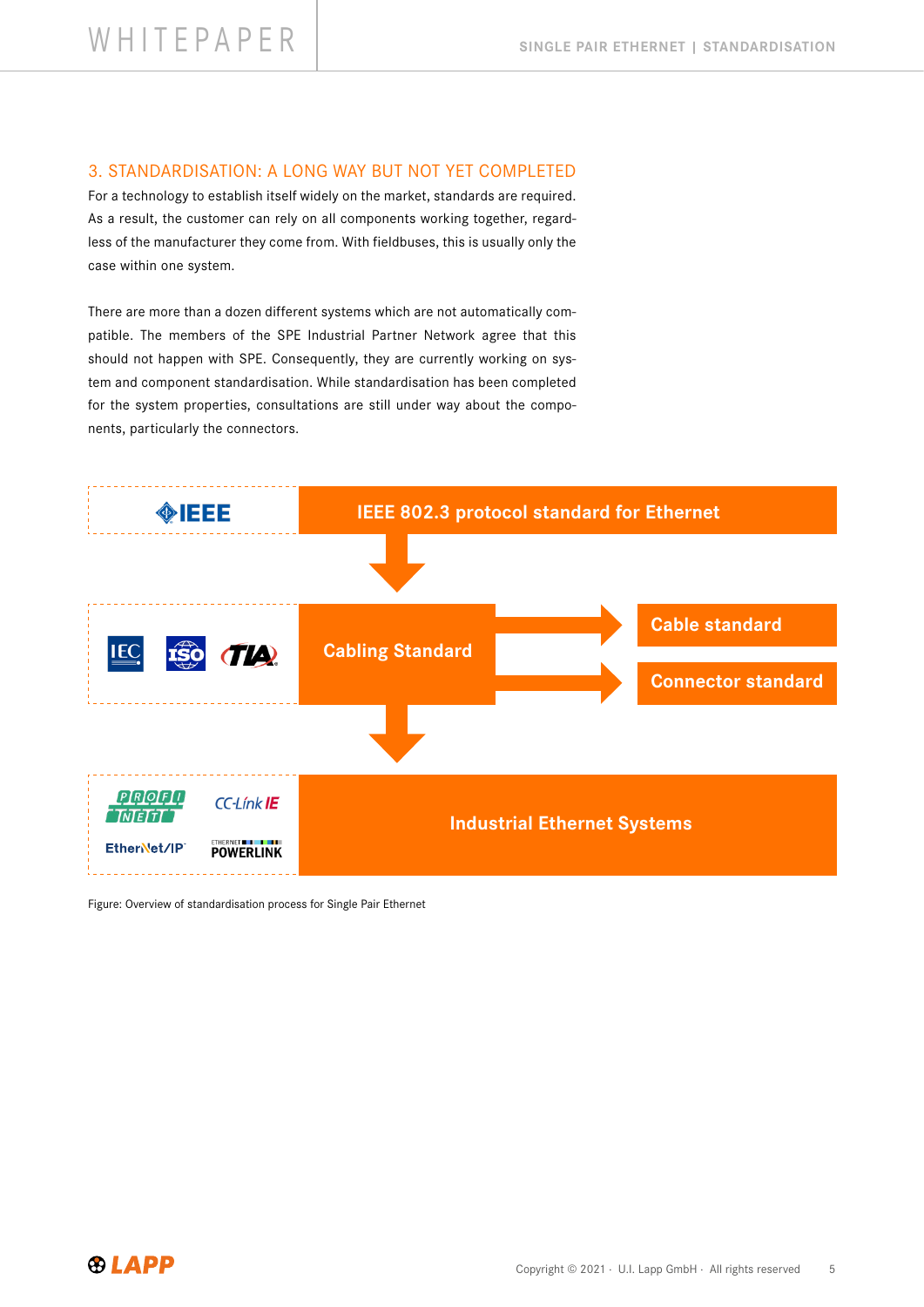# 3.1. PROTOCOL STANDARDS AT IEEE

Essentially four performance classes with different data rates and link length (total cable length between two active devices including a maximum of four connectors) have been defined. In terms of the link lengths, a distinction is made between unshielded and shielded cables. The shielded cables are predominantly relevant for industrial applications as they provide longer cable lengths and the necessary protection against electromagnetic interference:

- 10 Mbit/s up to 1,000 m
- 100 Mbit/s up to 40 m
- 1 Gbit/s up to 40 m
- $-2.5$  to 10 Gbit/s up to 15 m

Multidrop is also possible. IEEE 802.3cg allows up to eight branches of the master cable. This interesting feature enables a network participant to be connected via a direct physical branch without a switch.

The IEEE 802.3cg standard is noteworthy. For the first time, it is possible to bridge distances of more than 100 meters using Ethernet. The IEEE 802.3bu PoDL standard is not listed in the table. The abbreviation stands for Power over Dataline, i.e. the transmission of electrical power via SPE – more information below.



Figure: Overview of the IEEE protocol standards for Single Pair Ethernet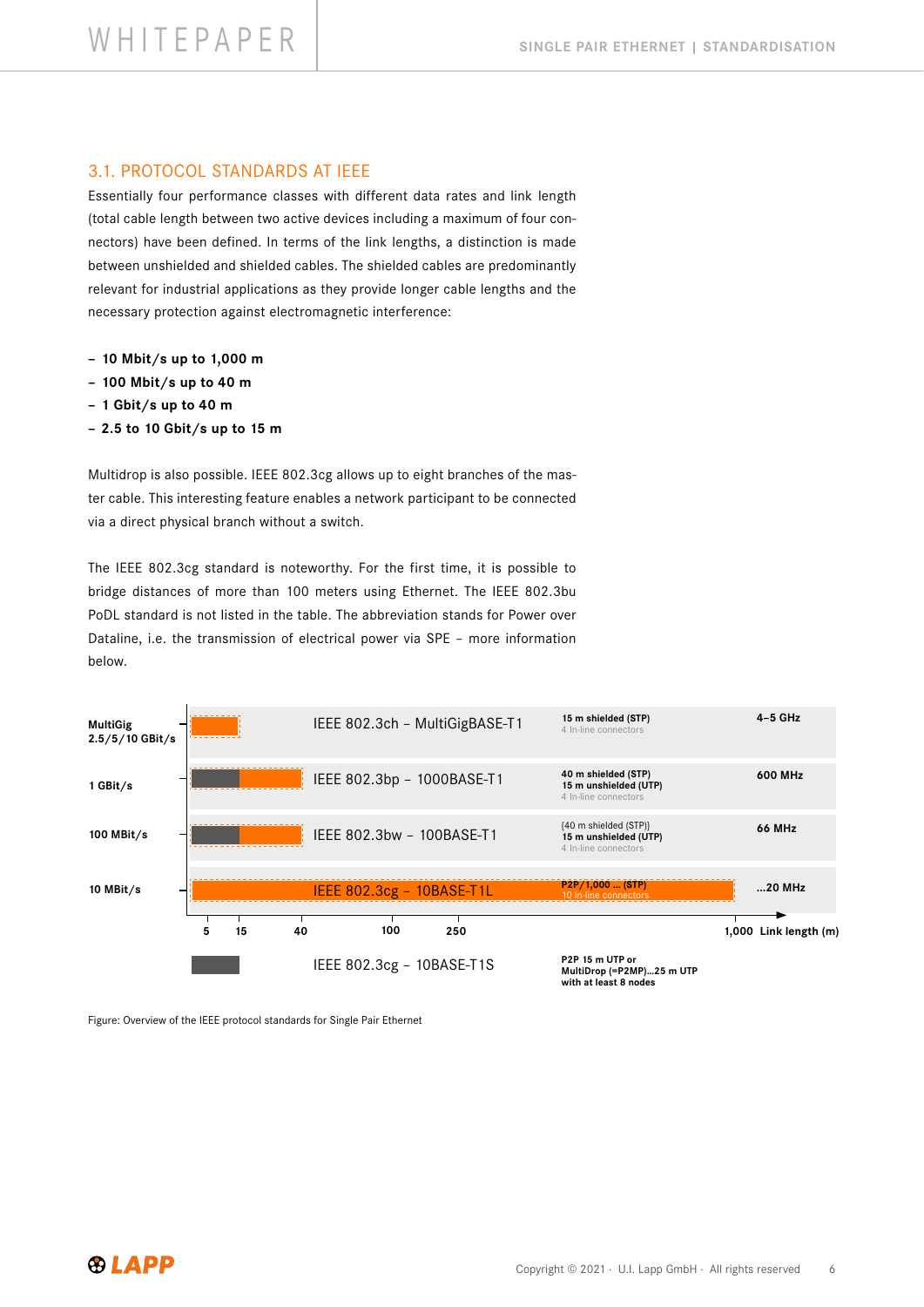# 3.2 ISO AND TIA CABLING STANDARDS

The ISO/IEC 11801 series of standards plays an important role in setting up Ethernet networks. This standard defines complete cabling ducts with all the necessary parameters (length, number of connections, bandwidth and the complete set of transmission parameters including NEXT, FEXT, shielding properties, etc.) in relation to the surrounding environment. This is required in particular for network planning, as well as for the metric testing of the installed cabling.

# 3.3 STANDARDISATION OF SPE COMPONENTS (CABLES AND CONNECTORS) AT IEC

### 3.3.1 Cables for SPE

Standardisation has largely been completed for the cables. The IEEE standard 802.3 defines the protocol standards from which the International Electrotechnical Commission (IEC) has defined the design and electrical properties of SPE cables in its series of standards IEC 61156. The IEC 61156 standard divides Single Pair Ethernet cables according to installation type, maximum link length and data transmission rate.

The colour of the cores is always the same: blue for BI\_DA+ and white for BI\_DA-. IEC 61156-11 (fixed installation) and IEC 61156-12 (flexible application) define the properties for a transmission rate of 1 Gbit/s over a transmission distance of 40 m. To achieve the high transmission rate via just one core pair, the standard sets particularly high requirements for the electrical properties. This requires a significantly higher bandwidth than conventional Industrial Ethernet Cat.5e data cables, which is why they are specified for a frequency of up to 600 MHz. IEC 61156-13 (fixed installation) and IEC 61156-14 (flexible application) are currently being developed for longer distances up to 1,000 m; the data rate here is 10 Mbit/s.

The standards also define the cross-sections of the conductors. They range from 16 AWG and18 AWG (approx. 2 mm core diameter) to 22 AWG (approx. 1.6 mm diameter) to 26 AWG (approx. 1 mm diameter). The slightly thicker 22 AWG, which also have a particularly low attenuation, are suitable for PoDL. 26 AWG is intended for particularly thin cables. This reduces the diameter by a quarter compared to a four-pair cable and reduces the weight by half – ideal for tight construction spaces, such as in a control cabinet.

INFO

The ANSI/TIA standards are of great importance for the markets in the USA, Canada and Mexico. SPE is included in the TIA 42 papers via the addendum TIA-1005-A-3.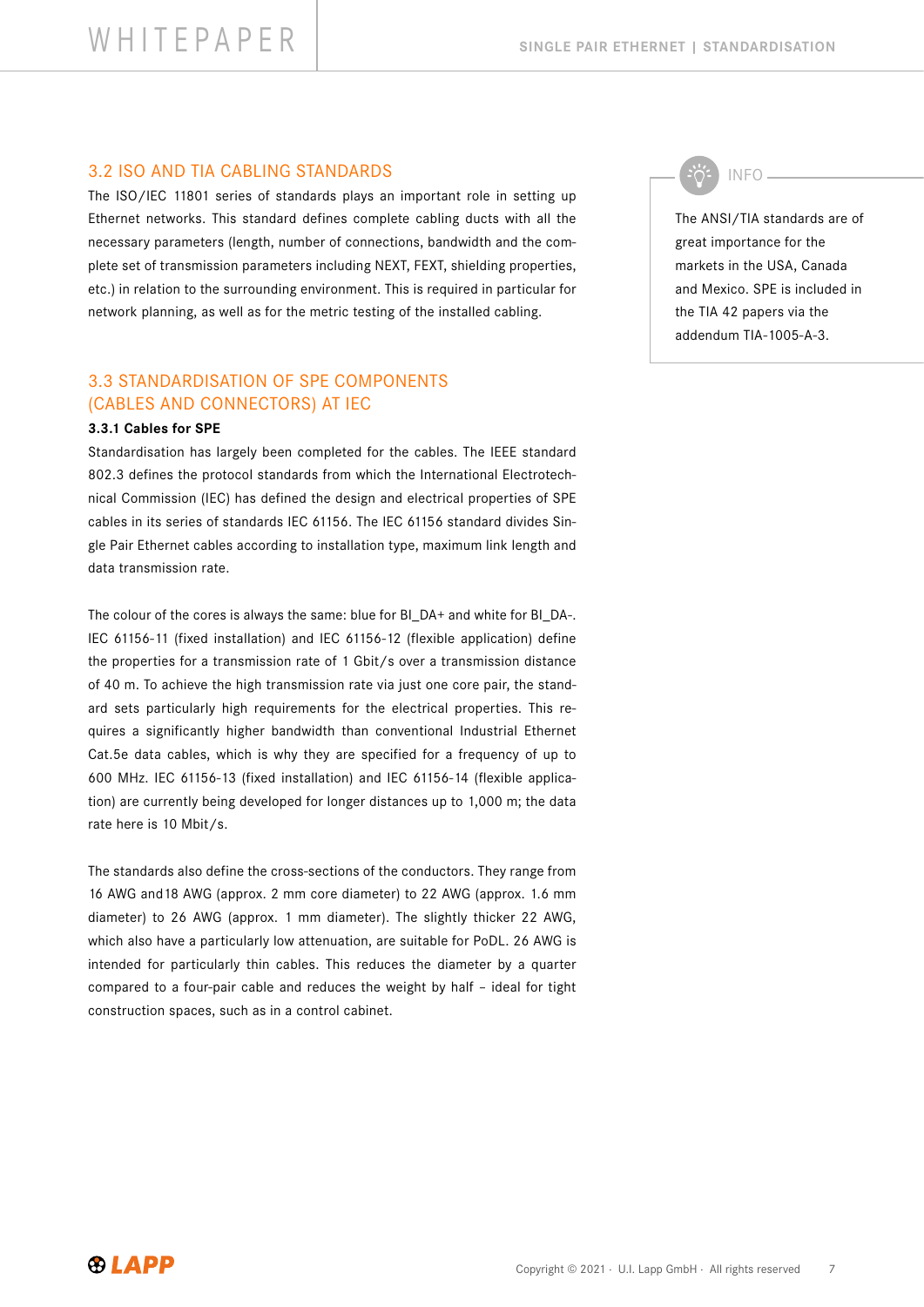| <b>Cross Section</b> | <b>Wire Diameter</b> | <b>Cable Diameter</b> |
|----------------------|----------------------|-----------------------|
| <b>26 AWG</b>        | $1.0 - 1.3$ mm       | $4-5$ mm              |
| 22 AWG               | $1.5 - 2.0$ mm       | $5-6$ mm              |
| 18 AWG               | $2.35 - 2.7$ mm      | $6.5 - 8$ mm          |
| <b>16 AWG</b>        | $3.0 - 3.4$ mm       | $8 - 10$ mm           |

Figure: Cable dimensions depending on core cross-section

| <b>Cross Section</b> | Data rate                                              | <b>Applications</b>                                   | <b>IEC Standard</b> |
|----------------------|--------------------------------------------------------|-------------------------------------------------------|---------------------|
| <b>26 AWG</b>        |                                                        | Fixed installation                                    | IEC 61156-11        |
|                      | 1Gbit/s 1000BASE-T1 up to 40m                          | Flexible installation                                 | IEC 61156-11        |
|                      |                                                        | Continous flexing installation<br>(e.g. cable chain)  | IEC 61156-12        |
|                      |                                                        | Robotic                                               | IEC 61156-12        |
| 22 AWG               | 1 Gbit/s 1000BASE-T1 up to 40m<br>(optimized for PoDL) | Fixed installation                                    | IEC 61156-11        |
|                      |                                                        | Flexible installation                                 | IEC 61156-11        |
|                      |                                                        | Continous flexing installation (e. g.<br>cable chain) | IEC 61156-12        |
|                      |                                                        | Robotic                                               | IEC 61156-12        |
| 18 AWG               |                                                        | Fixed installation                                    | IEC 61156-13        |
|                      | 10 Mbit/s 10BASE-T1 up to 1,000m                       | Flexible installation                                 | IEC 61156-14        |

Figure: SPE cables for different applications and installation types according to IEC 61156

### 3.3.2. Cables for specific applications

When selecting the right cables for the respective application, the electrical transmission parameters and cable design described by the standards are not the only relevant aspects. Particular attention must be paid to environmental conditions or fire protection in industrial use.

With regard to environmental conditions, it must be borne in mind that cables can come into contact, with media or be exposed to high temperatures or UV light. This has an impact on the selection of the correct outer jacket material. PVC (polyvinyl chloride) is a cost-effective all-rounder with good to very good flame retardance. PUR (polyurethane) is highly resistant to mechanical stresses. Special materials such as the ROBUST sheath material from LAPP are highly resistant to chemical influences and are ideally suited to food processing, for example.

The numerous application-specific requirements show that there will also be many different specialised cables for Single Pair Ethernet.

# INFO

When it comes to fire properties, approvals such as UL for the North American market or CPR (Construction Product Regulation) for the European Economic Area are also added as a selection criterion.

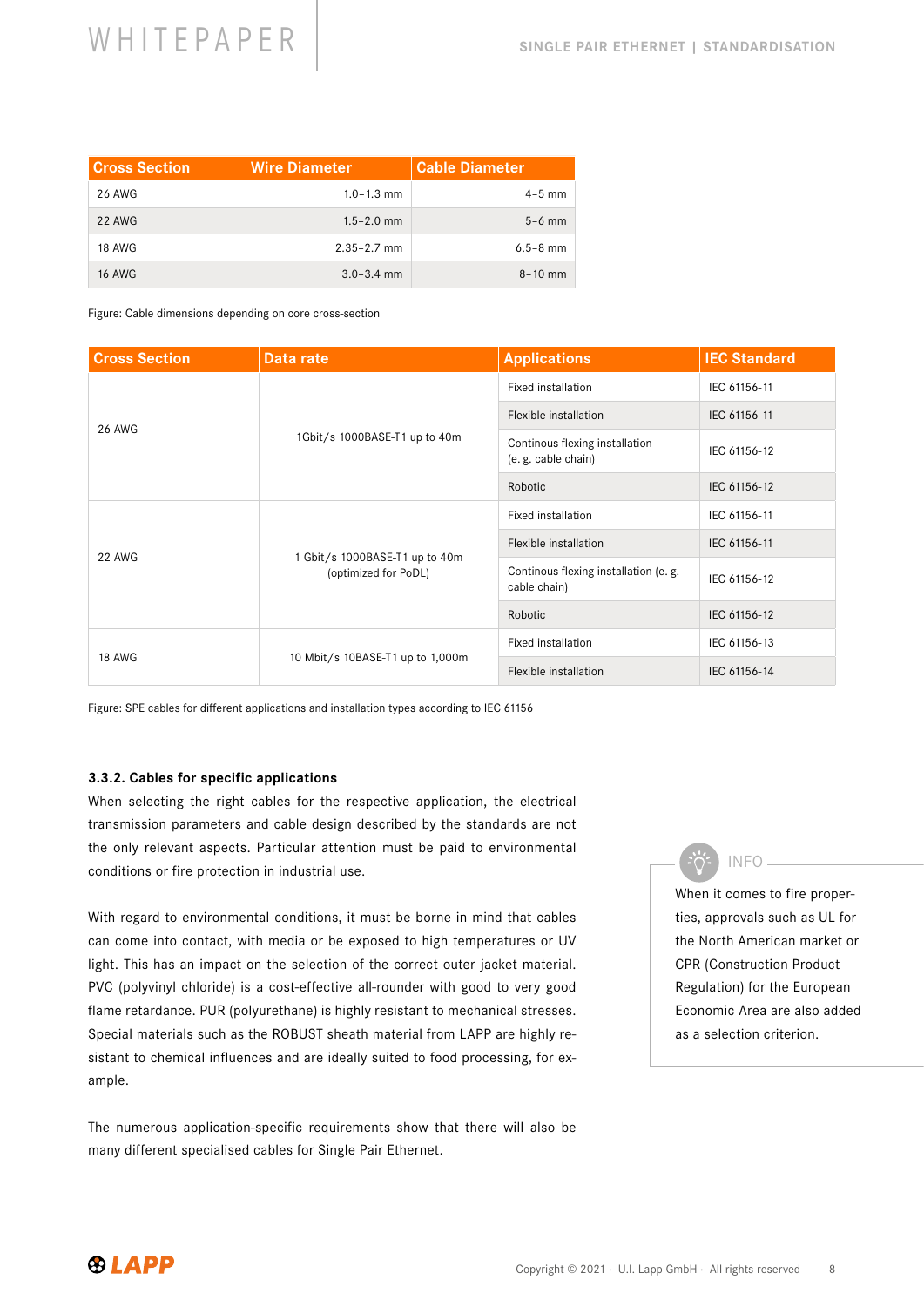# 3.3.3 Connectors for SPE

SPE connectors are standardised in the IEC 63171 standard.

Six different connector faces have been introduced into the standard. From a user perspective, a standardisation is desirable to reduce the variety of components and avoid incompatibilities. Ultimately, the market will decide which standard will prevail. What matters here will be the interface implemented by the majority of device manufacturers and preferred by the user.

| <b>Standard</b> | <b>Description</b>                                    | <b>Submitted by</b>                      | <b>MICE Environment</b>                            |
|-----------------|-------------------------------------------------------|------------------------------------------|----------------------------------------------------|
| IEC 63171       | <b>Basis Standard</b>                                 |                                          | $M_1I_1C_1E_1  M_3I_3C_3E_3$                       |
| IEC 63171-1     | "LC Style"<br>IP20 environment                        | CommScope                                | $M_1I_1C_1E_1$                                     |
| IEC 63171-2     | "Type 2 Style"<br>IP20 environment                    | PxC/Weidmüller                           | $M_1I_1C_1E_1$                                     |
| IEC 63171-3     | "Tera Style"<br>IP20 environment                      | Siemon                                   | $M_1I_1C_1E_1$                                     |
| IEC 63171-4     | "BKS Style"<br>IP20 environment                       | <b>BKS</b>                               | $M_1I_1C_1E_1$                                     |
| IEC 63171-5     | "Type 5 Style"<br>IP65/67 environment                 | PxC/Weidmüller                           | $M_2I_2C_2E_2$<br>$M_3I_3C_3E_3$                   |
| IEC 63171-6     | "Industrial Style"<br>IP20 and IP65/67<br>environment | <b>SPE Industrial Partner</b><br>Network | $M_1I_1C_1E_1$<br>$M_2I_2C_2E_2$<br>$M_3I_3C_3E_3$ |

Figure: The six Single Pair Ethernet plug types according to IEC 63171

The IEC 63171-6 standard, which is promoted by the SPE Industrial Partner Network, has the greatest support. It describes six different housing shapes based on a uniform connector face: five IP67 connectors with M8 or M12 connector/ screw connections and an IP20 blade connector. The rectangular connector face with the two pins at 2.8 mm spacing is the same for all of them. The advantage of this is that the plug block with the two connection pins can be combined virtually any number of M8 and M12 circular connectors with screw, push-pull and snap-in plugs. It even fits into future hybrid plugs. This means that an IP20 plug fits easily into IP65/67 sockets with diameters M8 and M12. This is practical if the fitter wants to quickly test a cabling or configure a device with an M12 socket but only has one patch cable with an IP20 plug at hand.

**&LAPP**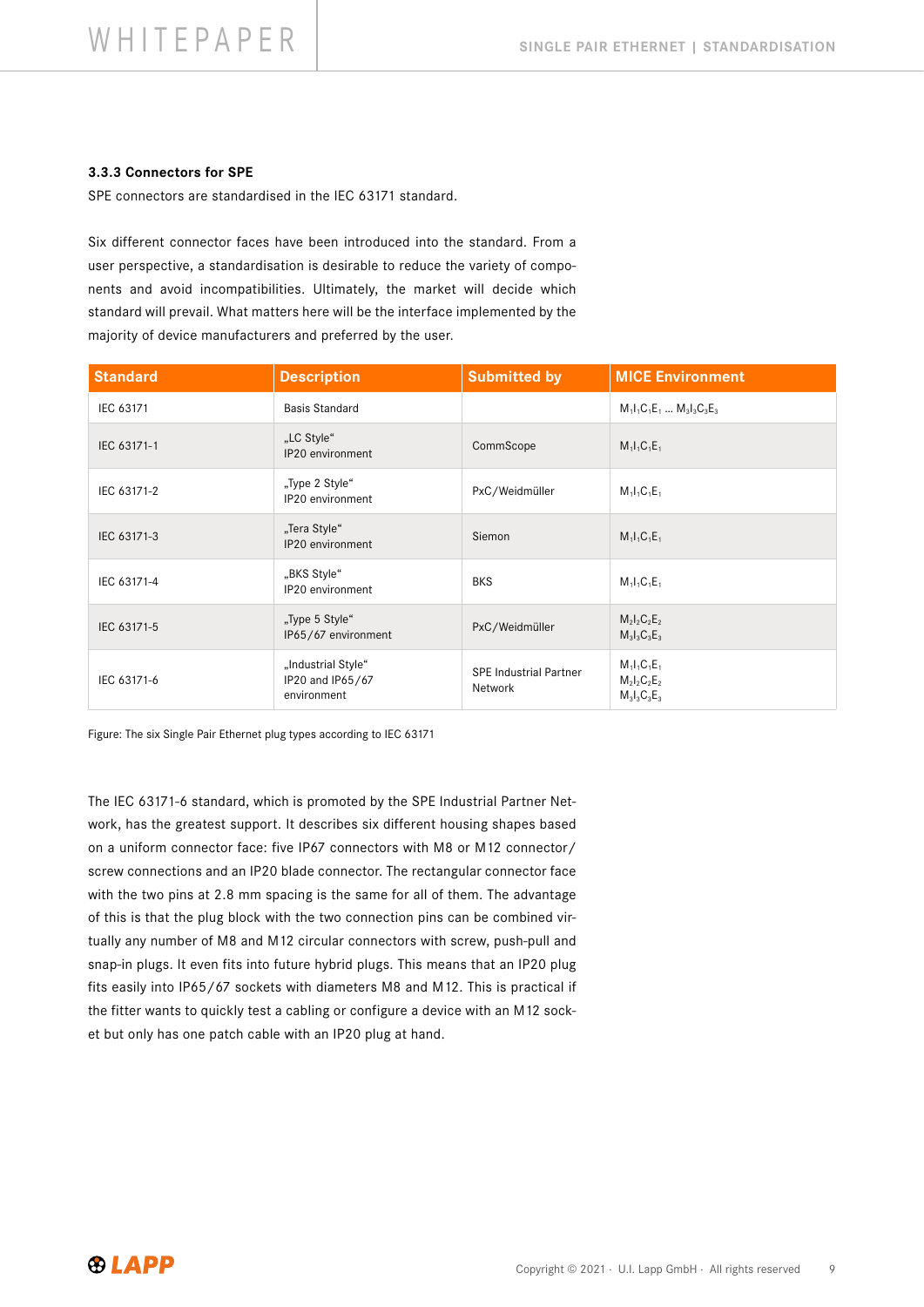# WHITEPAPER SINGLE PAIR ETHERNET I STANDARDISATION



Figure: Example of a connector face according to IEC 63171-6

Further advantages are the symmetry of the connector face and hence the exact same running time of the signals via the two conductors, which is a basic prerequisite for a high transmission quality up to bandwidths of 4 GHz with Ethernet. The symmetrical connector face enables equally symmetrical contact on the PCB. Other positive properties include the high dielectric strength of 1,000 volts (pin to pin) or 2,250 volts (pin to housing), currents of up to 4 A (at 60 °C), more than 1,000 connected cycles (for the IP20 version), confusion-proof polarity and high robustness in terms of temperature, humidity and dust, shock, vibration and electromagnetic compatibility. Last but not least all IEC 63171-6 plugs are suitable for all cable thicknesses with cores from 26 AWG to 18 AWG.

Among other things, the IEC 63171-2 connector, which is supported by the Single Pair Ethernet Alliance, is still in the race. With the connector face represented by the SPE System Alliance, the pins lie on top of one another, which ensures lower space consumption on the circuit, but also increases the dimensions. The different lengths of the PINs, result in asymmetry. These differences in length can be compensated for using additional conductor tracks on the circuit board, which in turn takes up space. The connector face of IEC 63171-2 is asymmetrically wedge-shaped - the pins are thus at different distances from the shield housing. At very high frequencies, the aforementioned asymmetries generate errors. The SPE Industrial Partner Network expects IEC 63171-6 to get the upper hand.

As the system properties for data transmission are standardised, it is generally possible to mix different connectors, i.e. to assemble an IEC 63171-6 plug at one end of the cable and an IEC 63171-2 plug at the other end, provided that the socket needs to be replaced at the switch, for example. A possible way to solve

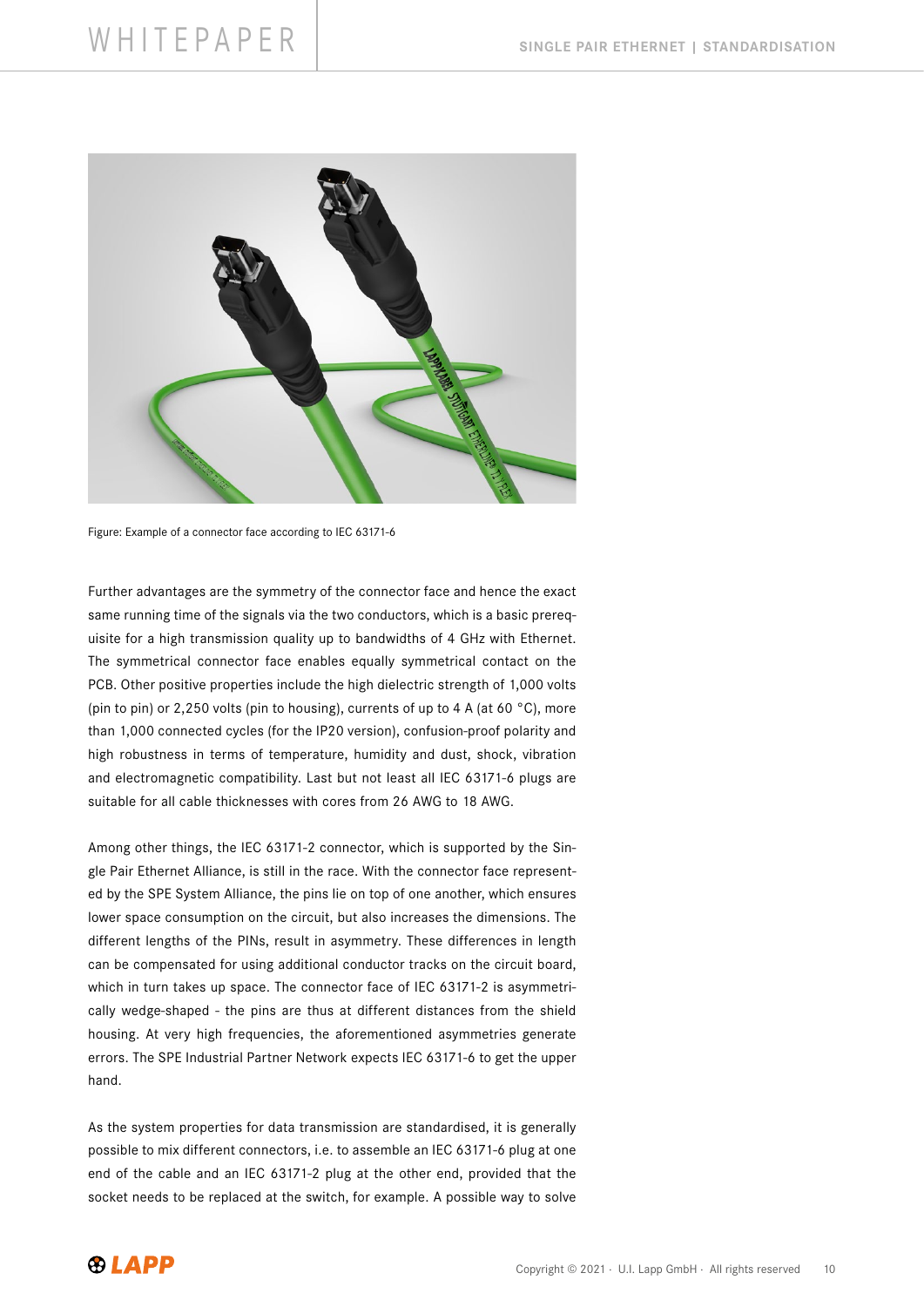# WHITEPAPER SINGLE PAIR ETHERNET I BENEFITS

the problem of incompatible connectors, but not the ideal way. This is the reason why the SPE Industrial Partner Network works to ensure that all market players agree on a plug standard for the benefit of the user.

# 4. THE BENEFITS OF SPE

Single Pair Ethernet is a real game changer in industrial networking. SPE facilitates networking of sensors and actuators at field level. The thinner cables save space and can also be installed in narrower bending radii.

As the number of components that are networked at field level is increasing rapidly, assembly times are becoming increasingly important for users. As the fitter only has to connect two cores instead of eight in SPE, they can thus save more than half of their working time and noticeably reduce their labour costs. The time required for commissioning machines and systems can also be reduced, as fewer problems arise due to connection errors or poor contact. At the previous system boundaries between the control and control level and the field level, transponders and gateways are now used, establishing a connection to the field level. With SPE, these are eliminated, as it supplies a wide range of field components in a space-saving and cost-effective manner. SPE also requires fewer passive components for the Ethernet interface, which reduces the area on the PCB of the devices to just a quarter. Future switches will thus become much more compact, which saves space on the machine and in the control cabinet and ultimately makes production facilities leaner.

A major advantage of SPE is the longer cable length of up to 1,000 meters. This is ten times the distance that previous Ethernet cables can bridge. This makes Industrial Ethernet also interesting for companies that operate extensive systems, for example in the chemical industry, where a single process line can cover several football pitches. In the past, sensors or actuators were connected there via slow analogue cables or wireless, which mean that the range and the interference immunity are limited. In addition, wireless still requires a cable for the power supply. SPE combines everything in one: high reliability of connection and speed over long distances. At the same time, PoDL (Power over Dataline) ensures the power supply via the same cable.

According to the IEEE 802.3bu PoDL standard, an SPE cable can transmit power of up to 50 watts at 48 volts via a twisted core pair. This offers great advantages, especially at the machine level. An increasing number of sensors, small actuators and IP cameras that require a power supply are being used here. In production, where maintenance cycles need to be long, batteries are not an option,

# BENEFITS

- Networking with TCP/IP without system disruptions
- Every field participant can be addressed via IP
- Suitable for real-time critical applications thanks to TSN (Time-Sensitive Networking)
- Substitute for the proliferation of proprietary fieldbuses
- Large distances up to 1.000 meters
- This enables more flexibility in cabling and does not use gateways with SPE
- Power supply to terminal devices via the same cable via PoDL

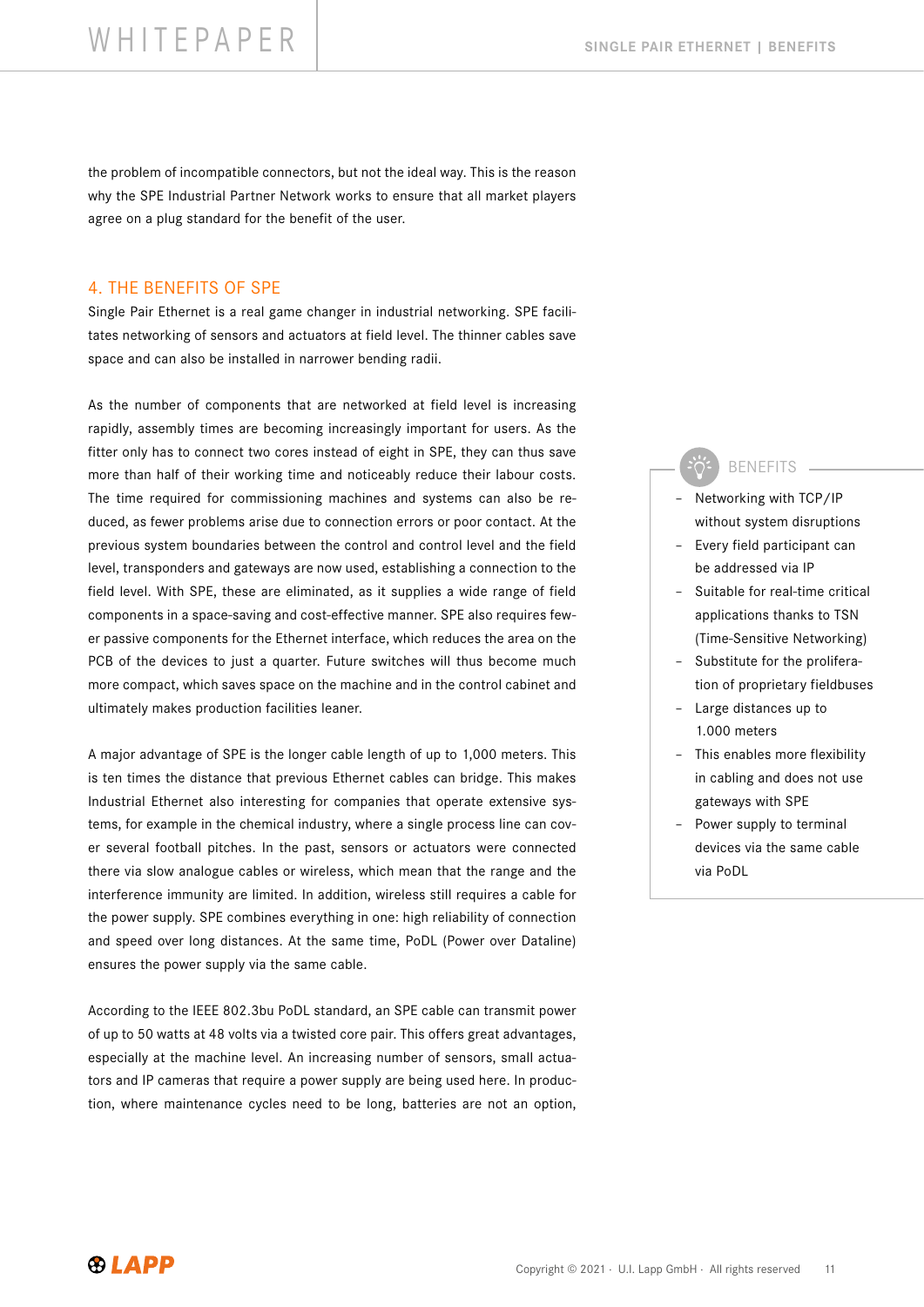# WHITEPAPER SINGLE PAIR ETHERNET I VORTEILE

which means that many components in addition to the data cable require another cable for the power supply. With PoDL, this is no longer necessary in many cases, which halves the cabling effort and reduces problems with tight installation spaces. The current is fed from the switch or from a power supply unit that is inserted into the cable. PoDL is possible for cables from 10 Mbit/s to 10 Gbit/s, with the maximum cable length of up to 1,000 meters. For higher outputs up to 400 watts, hybrid cables containing two additional cores in one sheath are possible. In contrast to Power over Ethernet, PoDL also defines typical on-board mains voltages of 12 and 24 volts for use in vehicles.

Recently, there has been much talk about wireless technologies in connection with factories, particularly 5G. Wireless technologies do have advantages when it comes to data communication in smart factories, especially where frequently changing and mobile systems are used and where larger distances need to be bridged. However, wireless technologies also have disadvantages: they do not transmit electrical energy, meaning that cables are still required for the power supply and in densely packed systems there are wireless shadows with no reception. SPE does not face these limitations. The thin cables go into gaps that are still tight and immediately supply power.

With a cable length of 1,000 meters, SPE is also a cable-based alternative for long-distance wireless communication. The user can be sure that all data will always arrive there in full, no matter what disruptions there are. SPE opens up new possibilities for copper cable. It competes with wireless standards and glass fiber, which is now used to bridge longer distances.

However, it is also clear that SPE is not the solution for everything, and it will not make the established standards for industrial Ethernet with four pairs superfluous. They still have a role to play in the control level of the automation pyramid, where high data transmission rates and plug-in compatibility with office IT are vital. "One size fits all" won't work here either. SPE cannot be connected to devices with a conventional Ethernet interface such as PCs or servers. Power over Ethernet in multi-pair Ethernet cables with 95 watts also allows slightly higher performance than the 50 watts for SPE. There is also the advantage of multi-pair cables being automated. This enables two interconnected Ethernet network ports to negotiate the maximum transmission speed independently. This is currently only possible with SPE if all the chips are from the same manufacturer. User-friendly standardisation is already planned, and this will then make this function available across all manufacturers.

# BENEFITS

- Sustainable thanks to the omission of batteries, compared to wireless technologies
- Less material and weight
- Flexible and space-saving, e.g. in drag chains
- Easier and error-free installation, saving assembly time
- Higher operational reliability than wireless technologies
- More economical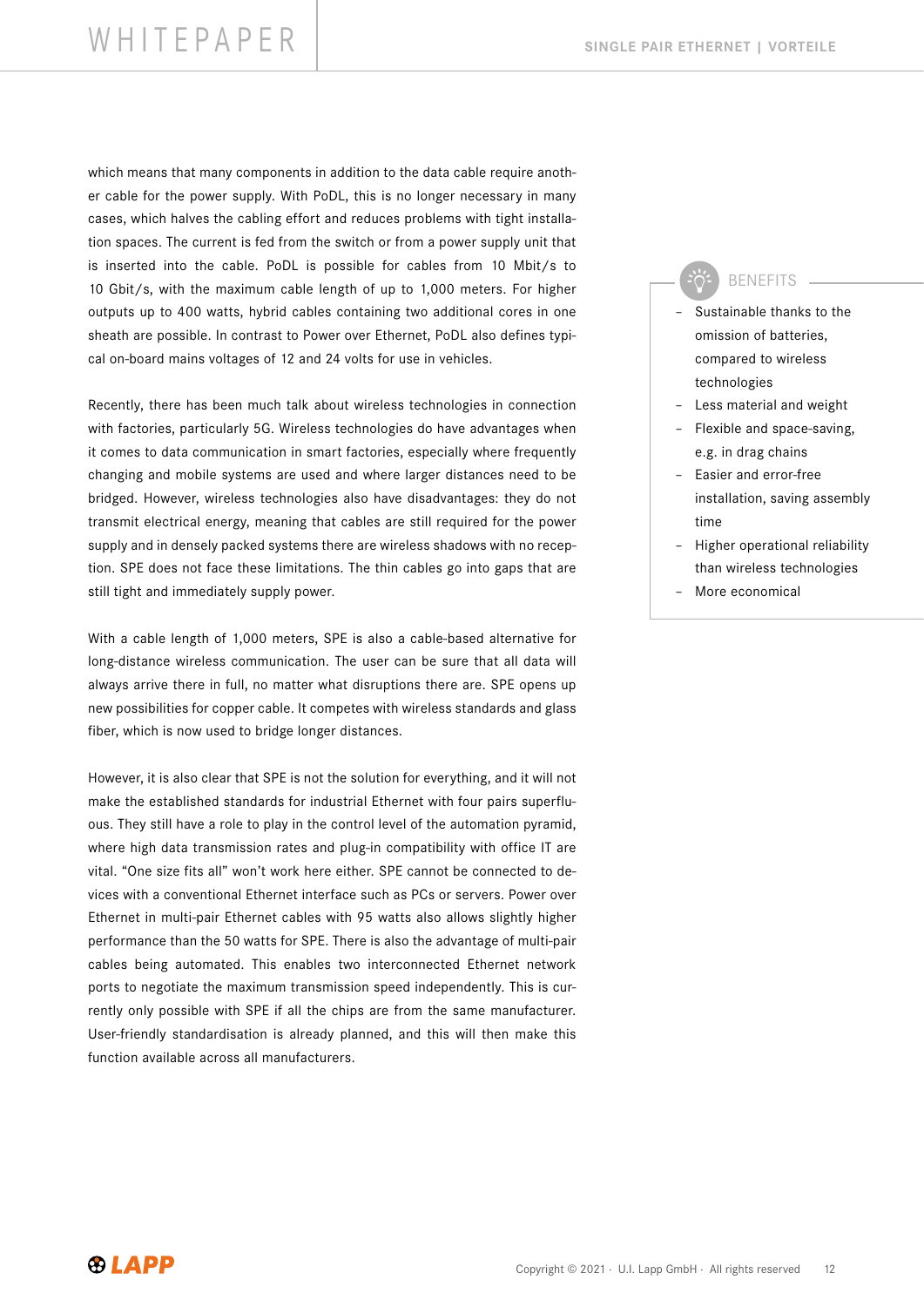# 5. TYPICAL APPLICATIONS FOR SPE

# Industry

SPE enables a factory to be networked across the entire automation pyramid, from the sensor to the management level and the cloud – all using the same technology and in a particularly economical manner. This is in line with the trend towards downsizing, as an increasing number of sensors need to be economically connected. SPE fills the gap between the sensor and actuator. Direct network integration means that sensors and actuators can also become "smarter", i.e. they can provide additional information or can be conveniently parameterized and diagnosed remotely. Another sensible application in industry is the networking of devices in control cabinets, where thinner cables and smaller connectors can be used to save space.

### Process automation

SPE is a game-changer for long distances in large plants, for instance in the chemical industry. For decades, analog signal transmissions or fieldbuses have been in use there with data transmission rates of just 31.25 Kbit, making it impossible to transfer video images. In addition, analogue signals are more susceptible to interference than digital transmissions. This is now possible with SPE over distances of 1,000 meters. Additional precautions for the process industry were defined for this application under the term APL (Advanced Physical Layer) based on 10BASE-T1L according to IEEE 802.3cg. For example, the APL takes intrinsic safety into account, which enables use in hazardous locations.

Possible evolution stages for SPE use in industry:



Figure: Possible implementation steps for Single Pair Ethernet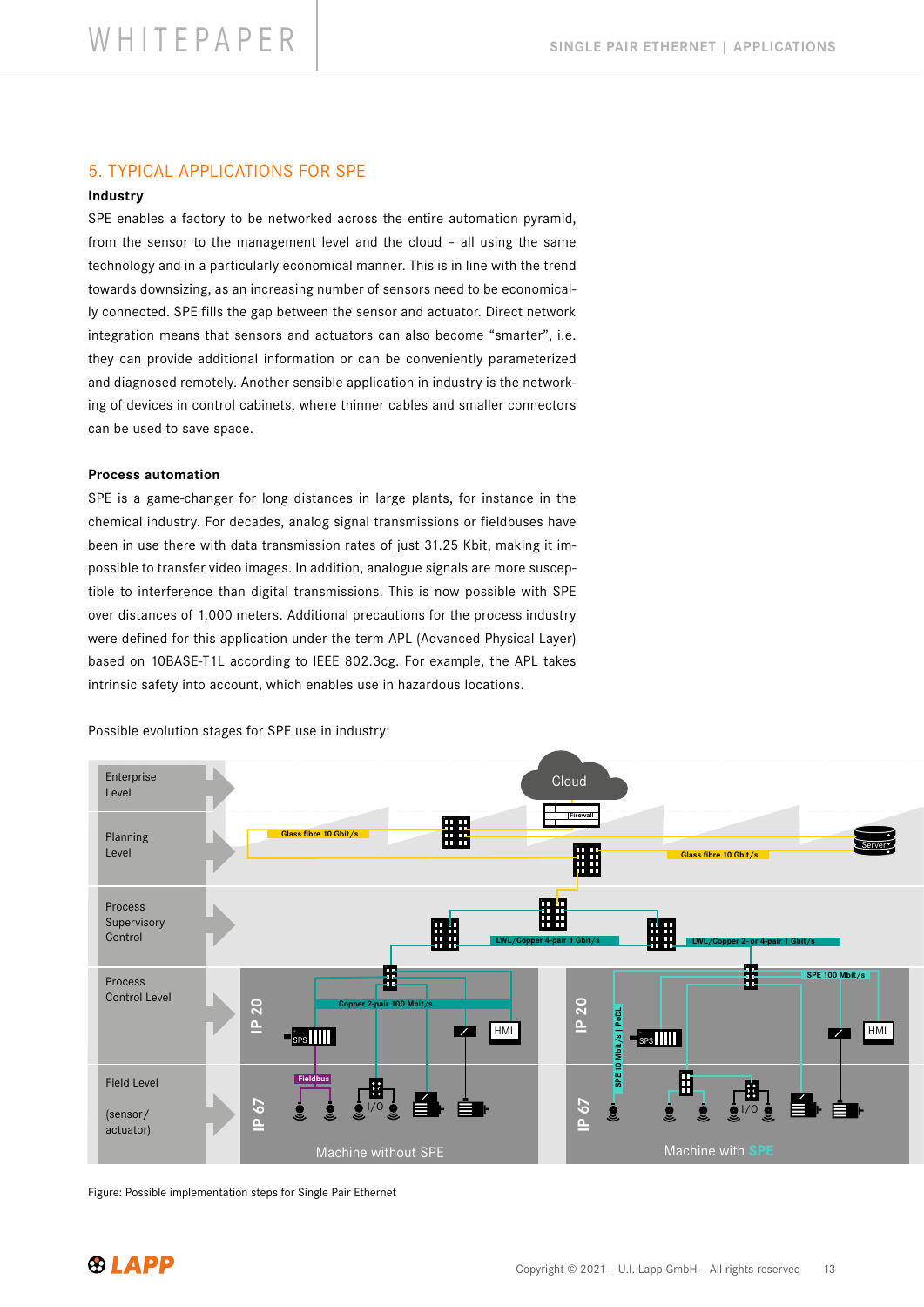### Bus and rail

In public transport, SPE is suitable for networking information systems, for example for displaying stops or reserving seats, for cameras for monitoring purposes or passenger counting, as well as for infotainment and WiFi.

## Electromobility

In battery-electric vehicles, SPE offers a more compact design with lower bending radii and also more flexibility.

SPE also saves weight: a standard four pair cable is considerably heavier than a single pair SPE cable.

### Building automation

In buildings, SPE can network sensors, for example in fire alarm systems, light or temperature sensors, as well as access control systems, information boards, e.g. for space assignment and much more. Smart lighting would also benefit from the reduced installation outlay.

# Retail

In supermarkets, in outlets with quickly perishable goods, sensors can transmit information about the outlets' inventory level via SPE.

The following table shows some applications for which SPE is particularly suitable, but also applications where four-pair Ethernet is still viable.

| <b>Application</b>          | <b>Cable Type</b> | Data rate  | <b>Protocol</b>               |
|-----------------------------|-------------------|------------|-------------------------------|
| Passenger Counter           | <b>SPE</b>        | 10 Mbit/s  | 10BASE-T1S (MD) OR 100BASE-T1 |
| Door Monitoring and Control | <b>SPE</b>        | 10 Mbit/s  | 10BASE-T1S (MD)               |
| IP Speaker                  | <b>SPE</b>        | 10 Mbit/s  | 10BASE-T1S (MD)               |
| SOS Terminal                | <b>SPE</b>        | 10 Mbit/s  | 10BASE-T1S (MD)               |
| Display                     | <b>SPE</b>        | 100 Mbit/s | 100BASE-T1                    |
| Driver assistance terminal  | <b>SPE</b>        | 1 Gbit/s   | 1000BASE-T1                   |
| IP-Cameras (indoor/outdoor) | <b>SPE</b>        | 100 Mbit/s | 100BASE-T1                    |
| GSM-/WiFi Router and access | 4 pair            | 1 Gbit/s   | 1000BASE-T1                   |
| Door opener                 | <b>SPE</b>        | 10 Mbit/s  | 10BASE-T1S (MD)               |
| Ticket vending machine      | <b>SPE</b>        | 10 Mbit/s  | 10BASE-T1S (MD)               |

Figure: Application examples for different SPE protocols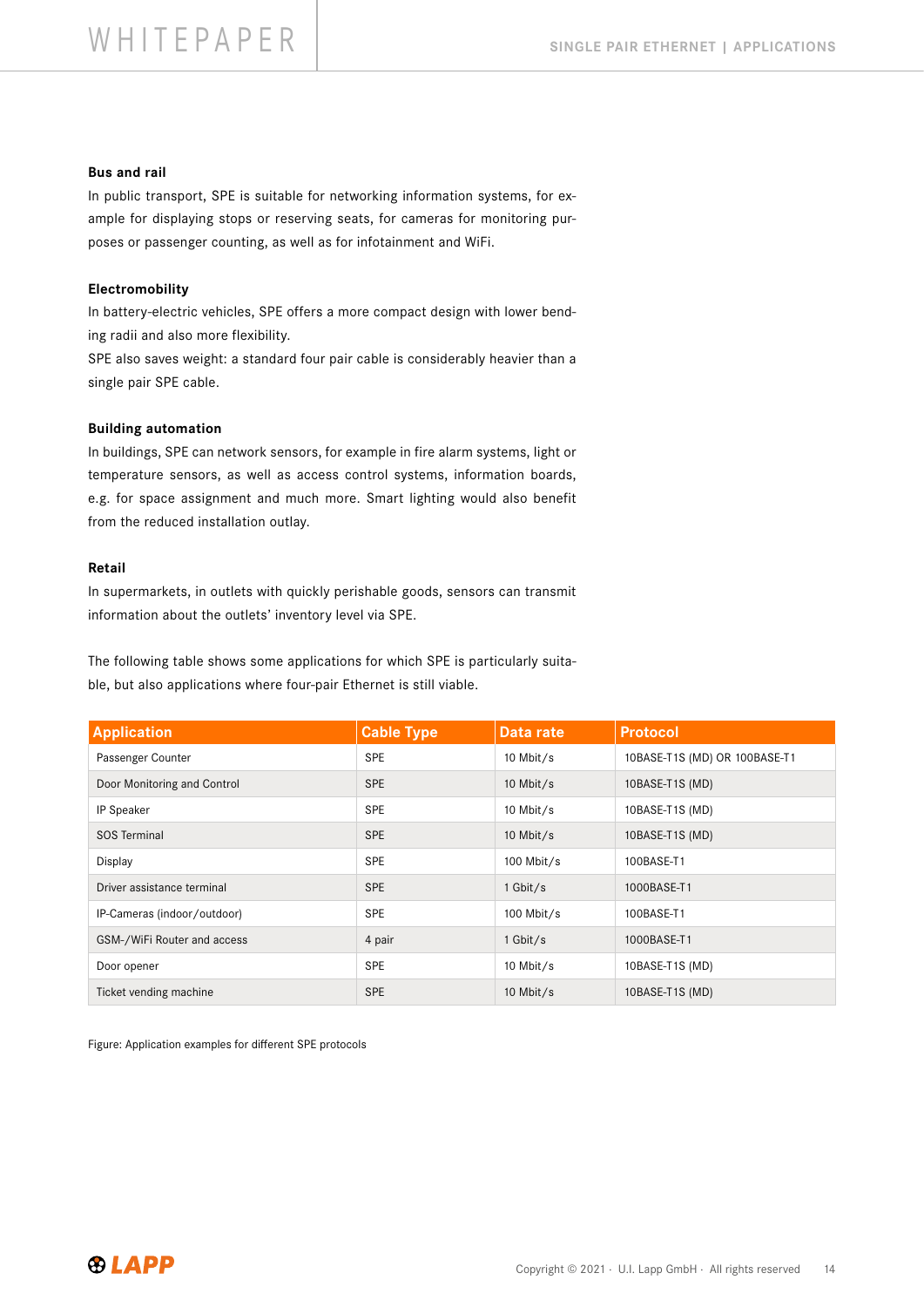SIDE NOTE

### Side note: 1 MPE = 4 SPE?

The idea is obvious: if Single Pair Ethernet requires one core pair but previous Ethernet cables have four pairs, then could four SPE core pairs be combined in one cable? Although cable sharing is possible in principle, it is not feasible from a technical and economic perspective. In terms of transmission speed, there would be no gain, as four SPE cables together achieve 4 Gbit/s, while a standard Cat.6<sub>4</sub> cable achieves 10 Gbit/s. And instead of 100 meters, the range would be reduced to 40 meters. To be able to use the four core pairs for SPE at all, the user would have to check every cable for its suitability, as SPE requires a bandwidth of 600 MHz.



Figure: SPE ecosystem

The graphic suggests that Single Pair Ethernet is not just one of many new standards for data cables, but a complete ecosystem of components for seamless networking in industry at field level. In addition to cables and plugs, this includes patch cables and switches, as well as numerous components from the application such as sensors, actuators and cameras. New semiconductor chips for the physical interface between electronics and cables, chips for switches, controllers for PoDL and passive components such as magnetic transformers are under development.

In addition to the standardised cable types, special versions are currently under development for various mechanical stresses such as torsion, highly flexible for drag chains or robot applications. The cables also have to withstand extreme environmental conditions such as heat/cold or resistance to aggressive media

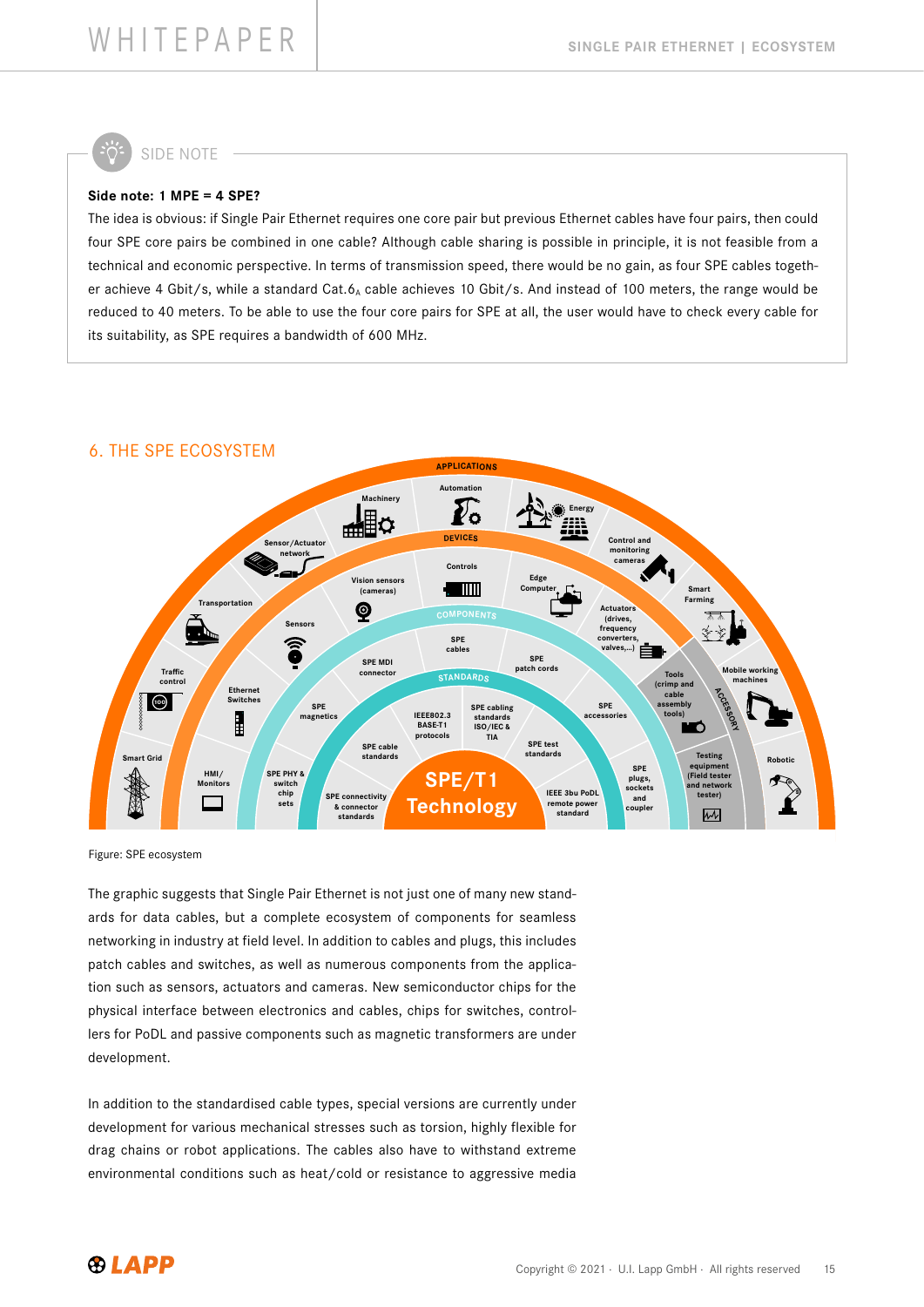# WHITEPAPER SINGLE PAIR ETHERNET ITHE ROLE OF LAPP

such as oils and acids. UL approval is an important characteristic for North America for customers which sell their systems worldwide. Different hybrid cables combining SPE with additional elements round off the selection.

# 7. THE ROLE OF LAPP

LAPP creates connections – globally, reliably and tailor-made. This also applies to SPE. LAPP began developing industrial SPE cables early on and can already offer them. Standards are important for further proliferation. That is why LAPP is committed to standardisation in conjunction with many other manufacturers of connection technology. The Single Pair Ethernet technology is already internationally standardised, providing the basis for global expansion. However, several proposals have been made for industrial connectors in the IEC 63171 standard, which means that users would have to deal with multiple plugs if several standards were to take root. For connectors, LAPP favours the connector face in accordance with IEC 63171-6 and plays an active role in disseminating this standard by collaborating with the SPE Industrial Partner Network. LAPP therefore contributes to making quick decision by the market.

For a user to use SPE, they need the complete infrastructure. In addition to SPE-capable cables and plugs, these are the switches and terminal devices in particular. Not all components are currently available on the market. LAPP is also working on this and will be one of the first manufacturers to offer such components.

| <b>ETHERLINE<sup>®</sup> T1</b> Cable portfolio     |                                                       |                                                       |  |
|-----------------------------------------------------|-------------------------------------------------------|-------------------------------------------------------|--|
|                                                     |                                                       |                                                       |  |
| <b>ETHERLINE<sup>®</sup> T1</b><br>FD P 1x2xAWG26/7 | <b>ETHERLINE<sup>®</sup> T1</b><br>Y FLEX 1x2xAWG22/7 | <b>ETHERLINE<sup>®</sup> T1</b><br>P FLEX 1x2xAWG18/7 |  |
| #2170921                                            | #2170922                                              | #2170924                                              |  |
| PUR outer sheath                                    | PVC outer sheath                                      | PVC outer sheath                                      |  |
| Cable chain                                         | Occasional flexing                                    | Permanently installed                                 |  |
| Up to 1 Gbit/s                                      | 100 Mbit/s - 1 Gbit/s                                 | 10 Mbit/s                                             |  |
| Max. 40 m                                           | Max. 100 m                                            | Max. 1,000 m                                          |  |
| Ø 4.7 mm                                            | $0.5.8$ mm                                            | p.p                                                   |  |
| UL AWM 80 °C, 300 V                                 | UL PLTC, CM, AWM                                      | p.p.                                                  |  |

Figure: Industrial SPE cables from LAPP